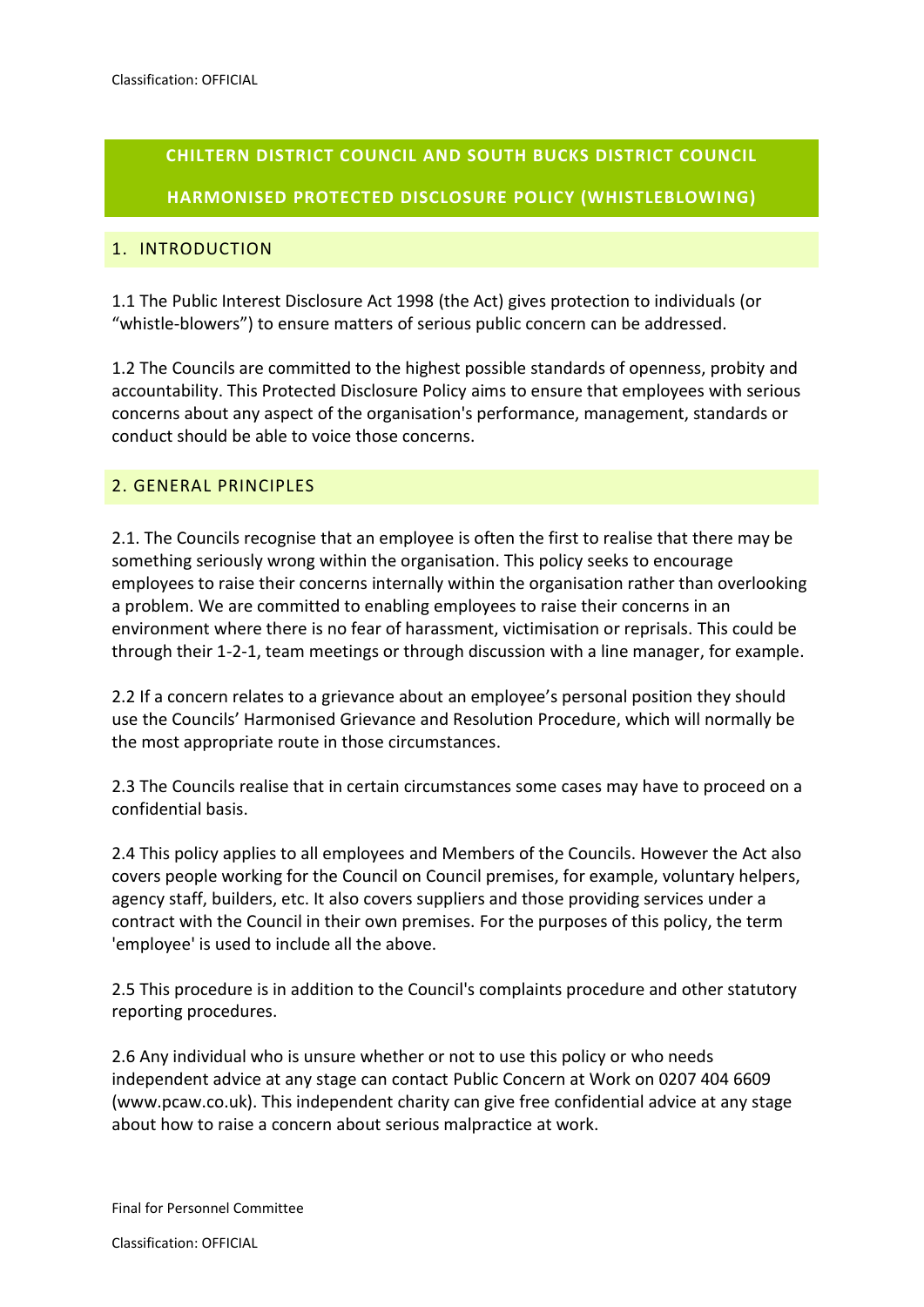# 3. AIMS AND SCOPE

3.1 The aims of this policy are:

- to encourage employees to feel confident in raising serious concerns and for us to question and act upon those concerns;
- to provide a means for employees to raise concerns and receive feedback on any action taken;
- to ensure that employees know how to pursue concerns if they are not satisfied with the response;
- to reassure employees that the Councils will take action to ensure that they are protected against reprisals or victimisation;
- to help the Council to act within the law and in particular within the Public Interest Disclosure Act 1998.

3.2 This policy does not replace the Councils' Complaints Procedure (which is primarily so that people other than employees can raise concerns about their treatment by the Council) but should help where employees need to raise matters of concern.

3.3 The Councils have procedures in place to deal with grievances relating to employment and complaints of harassment. This Protected Disclosure Policy is intended to cover concerns that may fall outside the scope of other procedures. These concerns may fall within the following list but it must be noted that this list is not exhaustive:

- Unlawful activity
- Non-compliance with the Councils' standing orders, financial procedure rules or policies
- The unauthorised use of Council funds
- Unauthorised access to Council Records
- Unauthorised disclosure of data
- Possible fraud, corruption or financial irregularity
- Behaviour beneath established standards of practice
- Improper conduct
- Miscarriages of justice
- Health and safety risks to any individual
- Damage to the environment
- Sexual, emotional or physical abuse
- Other unethical conduct

#### 4. SAFEGUARDS

4.1 The Councils recognise that the decision to report a concern can be a difficult one to make, not least because of the fear of reprisal from those responsible for the malpractice.

Final for Personnel Committee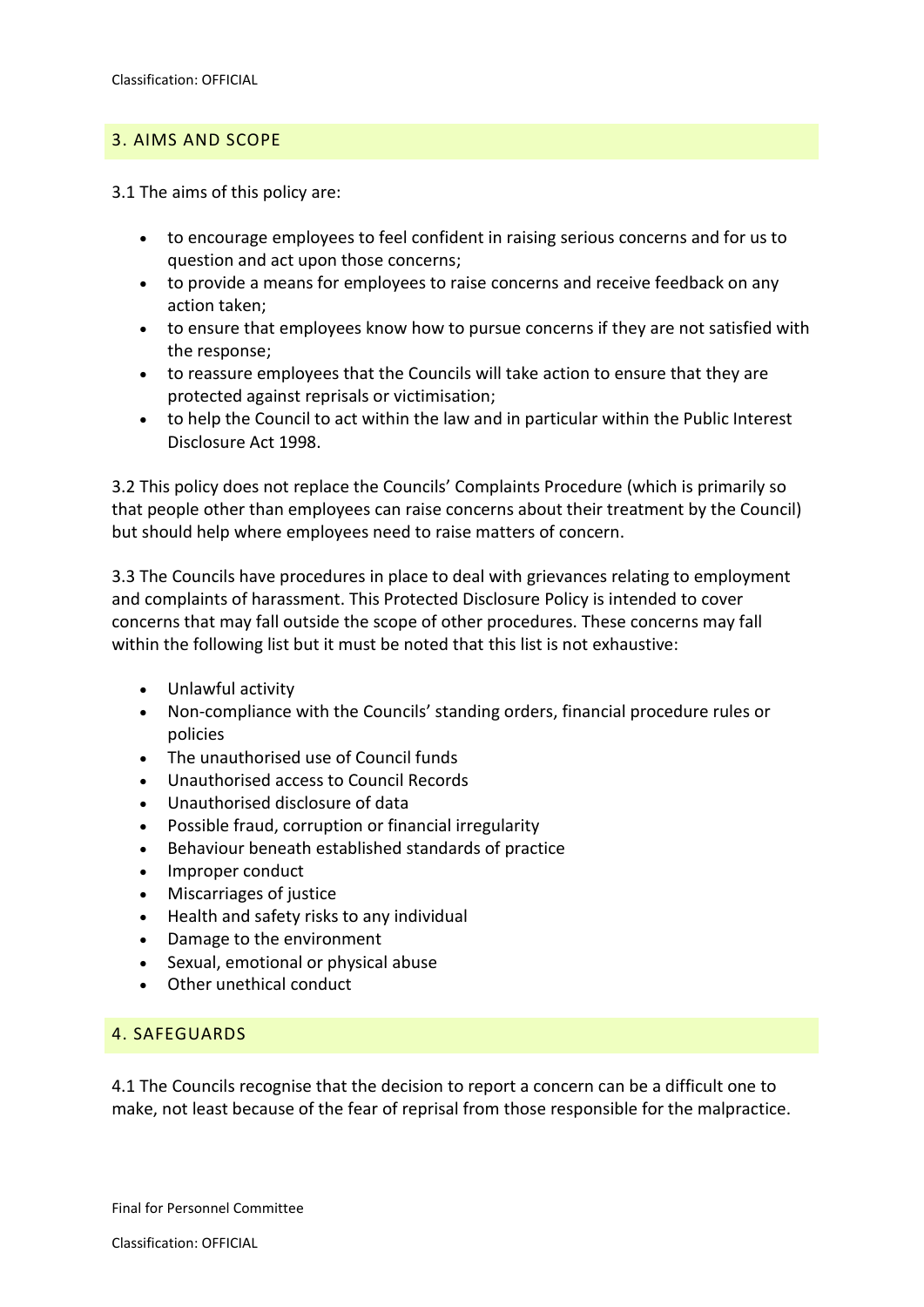4.2 The Councils will not tolerate harassment or victimisation (including informal pressure) and will take appropriate action to protect employees when they raise a concern in good faith.

## 5. CONFIDENTIALITY

5.1 When an employee raises a concern but does not want their name to be disclosed, the Councils will do their best to protect their identity. However it is important that the employee is aware that a formal investigation process may require them to make a statement to form part of the evidence.

5.2 One of the aims of this policy is to encourage employees to put their name, with confidence, to any allegation whenever possible.

5.3 Concerns expressed anonymously will be considered but are much less powerful.

5.4 When considering anonymous allegations, a number of factors would be taken into account and may include:

- the seriousness of the issues raised;
- the credibility of the concern;
- the likelihood of confirming the allegation from attributable sources.

#### 6. ALLEGATIONS

6.1 The Councils recognise that there may be circumstances where an allegation in raised in good faith, but which is not confirmed by an investigation.

6.2 The Councils will take disciplinary action against an employee when it is proven that the allegation is malicious or vexatious.

#### 7. RAISING A CONCERN

7.1 The earlier that a concern is expressed the easier it is to take action.

7.2 As a first step, employees should normally raise the concern with their manager or Head of Service. However, this depends on the seriousness and sensitivity of the issues and who is thought to be involved in the malpractice. For example, if the employee believes that a Director or others in management are involved, they should approach one of the following.

- Monitoring Officer (Head of Legal and Democratic Services) at [monitoringofficer@southbucks.gov.uk](mailto:monitoringofficer@southbucks.gov.uk) or [monitoringofficer@chiltern.gov.uk](mailto:monitoringofficer@chiltern.gov.uk)
- Audit, Fraud and Error Reduction Manager at [whistleblowing@southbucks.gov.uk](mailto:whistleblowing@southbucks.gov.uk) or [whistleblowing@chiltern.gov.uk](mailto:whistleblowing@chiltern.gov.uk)

Final for Personnel Committee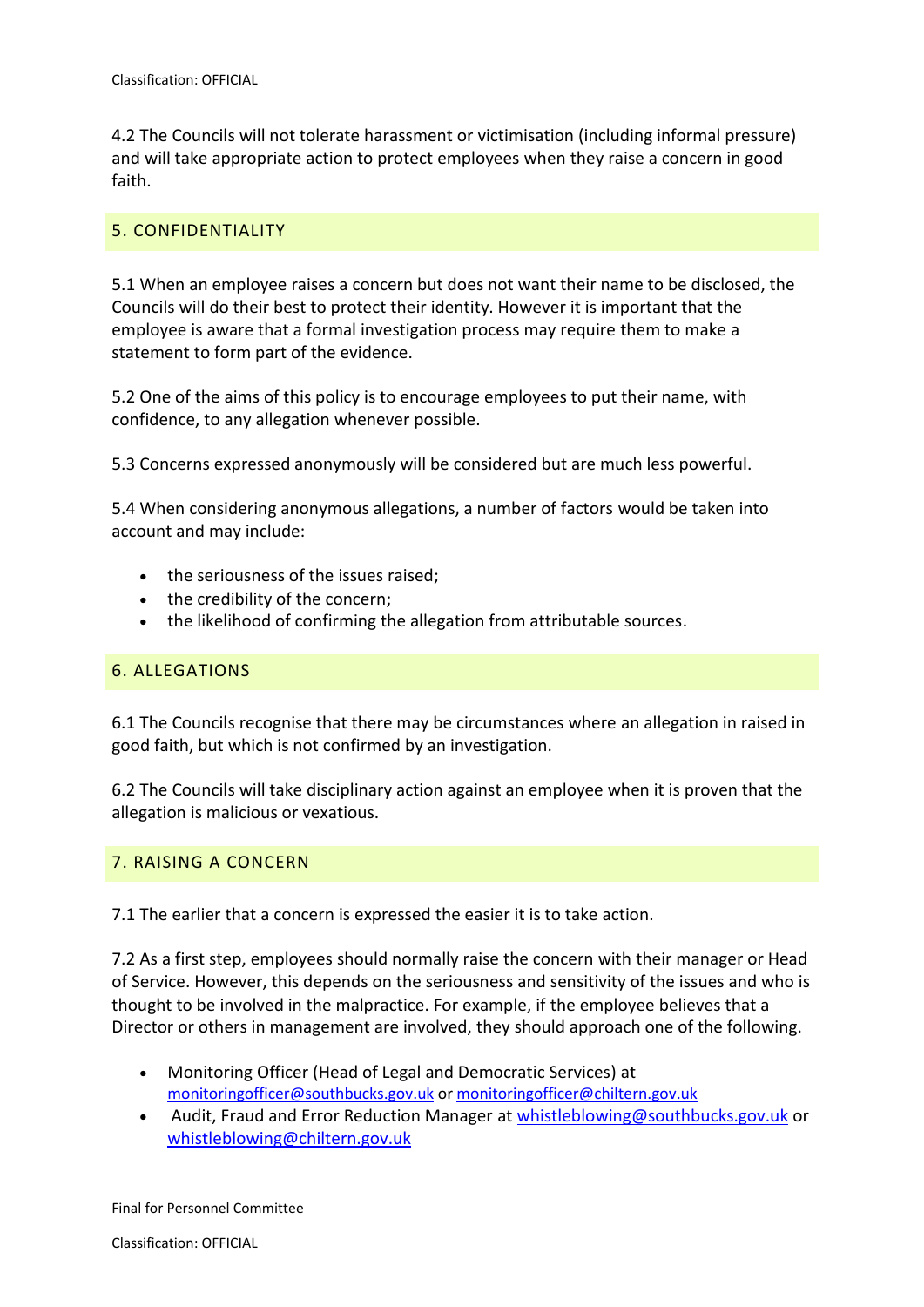7.3 When an employee raises a concern with their manager or other officer within the Council, they should be invited to set out the background and history of the concern in writing. Where possible this should include names, dates and places and the reason why they are particularly concerned about the situation. Where they feel unable to put the concern in writing, then a meeting should be arranged with an appropriate officer. They may invite their trade union representative or staff representative or workplace colleague.

7.4 When raising a concern, the employee will need to demonstrate to the person contacted that there are sufficient grounds for concern. They are not expected to prove beyond all reasonable doubt the truth of an allegation.

# 8. HOW THE COUNCIL WILL RESPOND

8.1 The action taken by the Council will depend on the nature of the concern. At the discretion of the Audit, Fraud and Error Reduction Manager the matters raised may be:

- investigated internally
- referred to the External Auditor
- form the subject of an independent enquiry

8.2 To protect individuals, we will make initial enquiries to enable us to decide whether an investigation is appropriate and, if so, what form it should take. If an allegation or concern falls within the scope of other specific procedures it will be referred for consideration under those procedures.

8.3 Some concerns may be resolved by agreed action without the need for investigation. If urgent action is required, this will be taken before any investigation is commenced e.g. health and safety issues.

8.4 Where the concern/allegation is raised internally, the Council will acknowledge receipt within ten working days giving the following information:

- an estimate of how long it will take to provide a final response
- whether initial enquiries have been made; and
- whether further investigations will take place and, if not, why not.

8.5 The amount of contact between the manager, considering the issues, and the employee will depend on the matters raised, potential difficulties involved and the clarity of information provided. If there is a need for the manager to seek further clarity, the employee will be approached for further information.

8.6 If the manager wishes to meet with the employee, they may be accompanied by a trade union representative or staff representative or workplace colleague.

8.7 If the need arises for an employee to give evidence in any proceedings, advice will be available to them from the Council.

Final for Personnel Committee

Classification: OFFICIAL